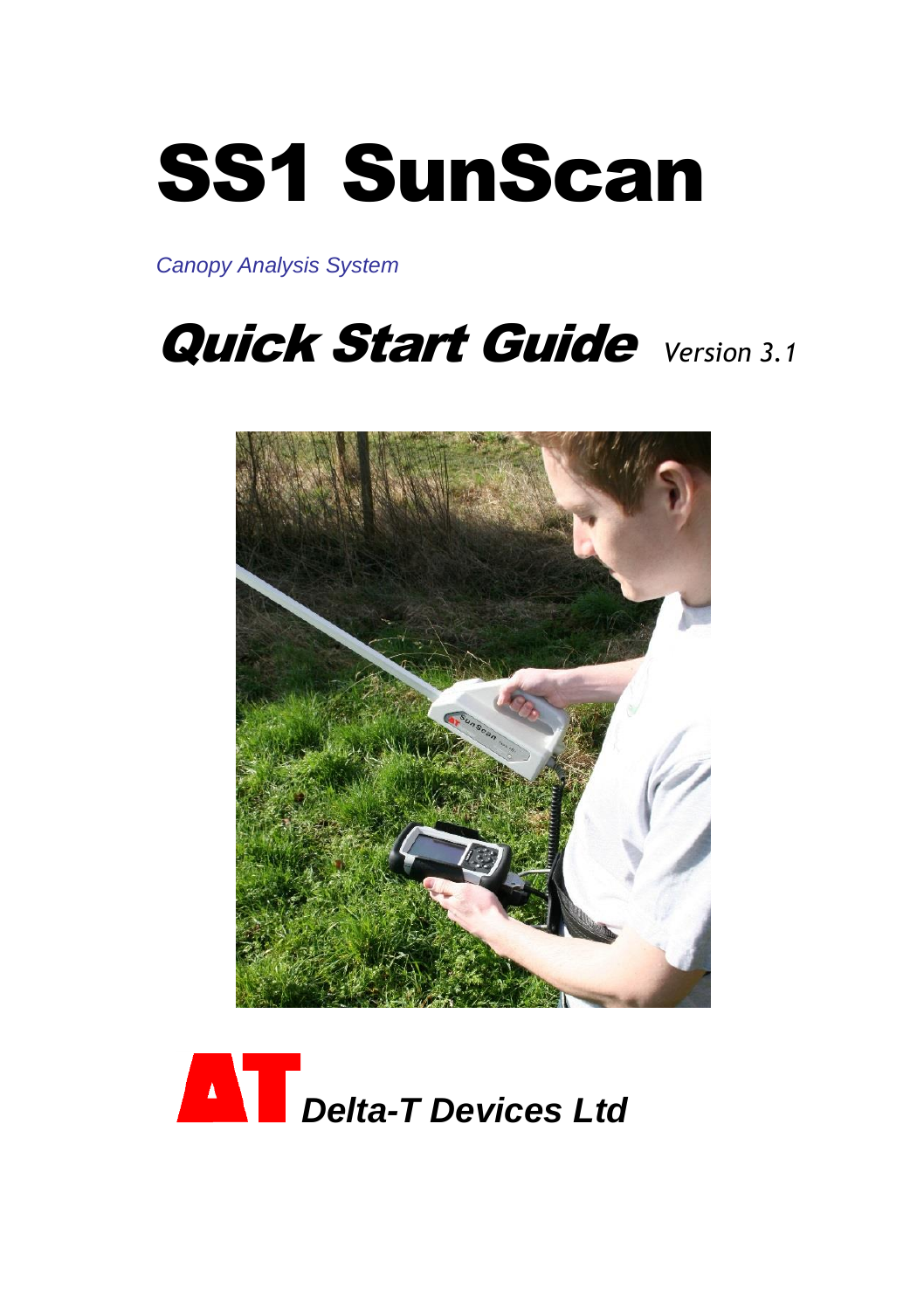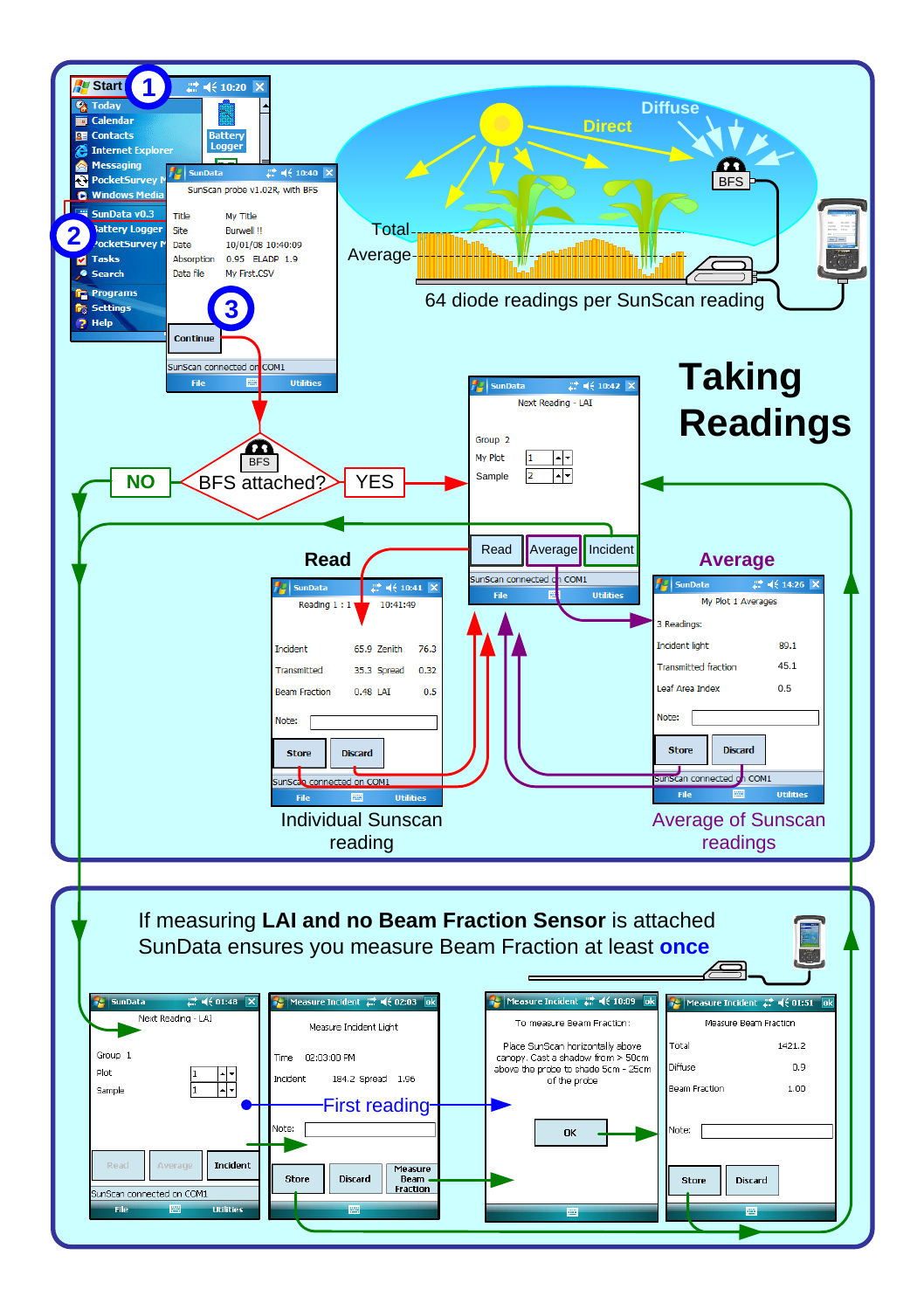

| <b>Review Data</b>                                                                                                                                                                                                                                                                             |                                                                                        |                                                                                                                            |                                                                                                                                                                                                                                                                                                                                                                                             |                                                                                                                                                                                       |                                                                                                                                          |                                                                                   |
|------------------------------------------------------------------------------------------------------------------------------------------------------------------------------------------------------------------------------------------------------------------------------------------------|----------------------------------------------------------------------------------------|----------------------------------------------------------------------------------------------------------------------------|---------------------------------------------------------------------------------------------------------------------------------------------------------------------------------------------------------------------------------------------------------------------------------------------------------------------------------------------------------------------------------------------|---------------------------------------------------------------------------------------------------------------------------------------------------------------------------------------|------------------------------------------------------------------------------------------------------------------------------------------|-----------------------------------------------------------------------------------|
|                                                                                                                                                                                                                                                                                                | Load file                                                                              |                                                                                                                            | and scroll                                                                                                                                                                                                                                                                                                                                                                                  |                                                                                                                                                                                       |                                                                                                                                          |                                                                                   |
| 2 46 10:22 X<br><b>SunData</b>                                                                                                                                                                                                                                                                 | <b>Load Data file</b><br><b>HET</b>                                                    | $22 \le 17:18$ ok                                                                                                          | $22 \le 17:13$ ok<br>My First.CSV                                                                                                                                                                                                                                                                                                                                                           | HE<br><b>My First.CSV</b>                                                                                                                                                             |                                                                                                                                          | $22$ $45$ 17:14 ok                                                                |
| SunScan probe v1.02R, with BFS                                                                                                                                                                                                                                                                 | All Folders +                                                                          | Name $\rightarrow$                                                                                                         | Created by SunData for Windows NA                                                                                                                                                                                                                                                                                                                                                           | SunScan probe:                                                                                                                                                                        |                                                                                                                                          | $13.8$ BFS $1$ <sup><math>\triangle</math></sup>                                  |
| Nick's Title<br>Title<br><b>Burwell II</b><br>Site<br>10/01/08 10:23:53<br>Date<br>0.95 ELADP 1.9<br>Absorption<br>Nick 1.CSV<br>Data file<br>Exit<br><b>Save Settings</b><br><b>Load Settings</b><br><b>Review Data</b><br><b>Settings</b><br>on COM1<br>圏<br><b>Utilities</b><br><b>File</b> | al Data 1<br>al Ed-testMElex1<br>all My First<br>My First b<br>My First c<br>an Nick 1 | 18k<br>02/03/06<br>5k<br>06/03/08<br>17:12<br>50 <sub>b</sub><br>11:13<br>50 <sub>b</sub><br>11:19<br>29k<br>07/01/08<br>圏 | Ħ<br>Title<br>:My Title<br>Location :Burwell !!<br>Latitude :52.0N Longitu0.06E<br>2008-01-10<br>Local time is $W$<br>SunScan probe v1.02R (C) JGW 200<br>Ext. Sensor: BES<br>Leaf Angle I<br>2 :My Group<br>Group<br>Time<br>My PlotMy SampTrans-<br>mitted<br>10:41:49<br>35.3<br>1.<br>$1 -$<br>ı.<br>$\overline{4}$<br>$\overline{m}$<br>$\overline{\phantom{a}}$<br><b>PHS</b><br>File | 05:11:14<br>05:11:16<br>05:11:17<br>05:11:19<br>105:11:21<br>Average of<br>SunScan probe:<br>05:12:34<br>05:12:36<br>05:12:38<br>$-$ end $-$<br>$\overline{\phantom{a}}$<br>圏<br>File | 1<br>$\overline{a}$<br>$\overline{2}$<br>$\overline{\mathbf{3}}$<br>$\overline{2}$<br>4<br>s<br>5 readings<br>3.<br>$\overline{2}$<br>s. | 13.4<br>13.3<br>13.3<br>13.3<br>13.3<br>13.3 BFS 1<br>13<br>12.8<br>$12.7 -$<br>× |